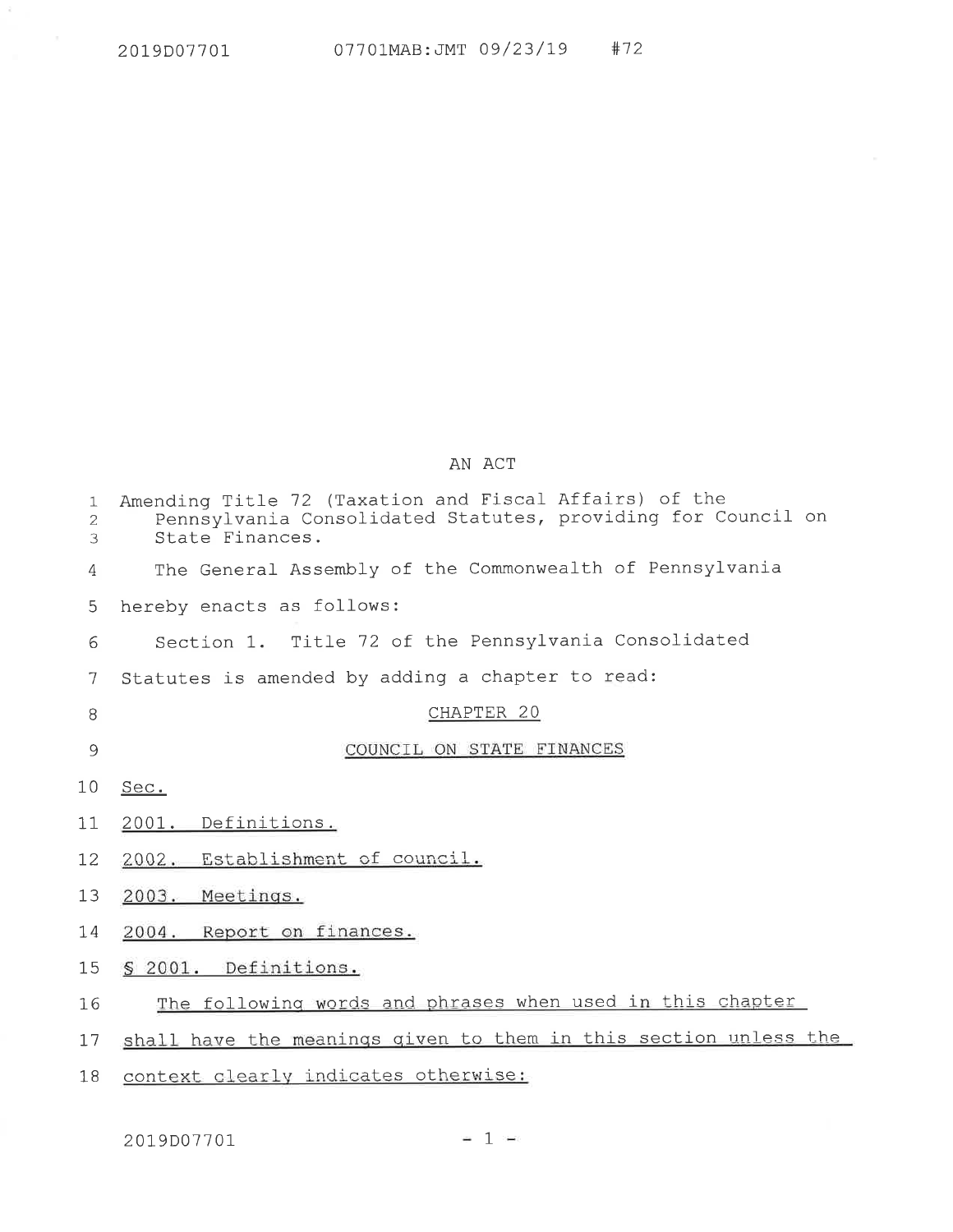| "Council." The Council on State Finances established under      |
|-----------------------------------------------------------------|
| section 2002.                                                   |
| "Department." The Department of Revenue of the Commonwealth.    |
| The Budget Stabilization Reserve Fund.<br>"Fund."               |
| "Other postemployment benefits." Benefits offered by the        |
| Commonwealth for employment after an employee retires a pension |
| benefit.                                                        |
| "Secretary." The Secretary of Revenue.                          |
| "Volatility." The standard deviation from the average           |
| percent change in revenue collections over the prior 15 fiscal  |
| years.                                                          |
| § 2002. Establishment of council.                               |
| Establishment. -- The Council on State Finances is<br>(a)       |
| established to review finances of the Commonwealth.             |
| Council composition.--The council shall be composed of<br>(b)   |
| the following members:                                          |
| The Auditor General.<br>(1)                                     |
| (2)<br>The secretary.                                           |
| The Secretary of the Budget.<br>(3)                             |
| The chairperson and minority chairperson of the<br>(4)          |
| Appropriations Committee of the Senate.                         |
| The chairperson and minority chairperson of the<br>(5)          |
| Appropriations Committee of the House of Representatives.       |
| The Director of the Independent Fiscal Office.<br>(6)           |
| The State Treasurer.<br>(7)                                     |
| One member of the public appointed by the Governor<br>(8)       |
| with a background in private or public finance.                 |
| One member of the public appointed by the President<br>(9)      |
| pro tempore of the Senate with a background in private or       |
| public finance.                                                 |
|                                                                 |

2019D07701

 $= 2 -$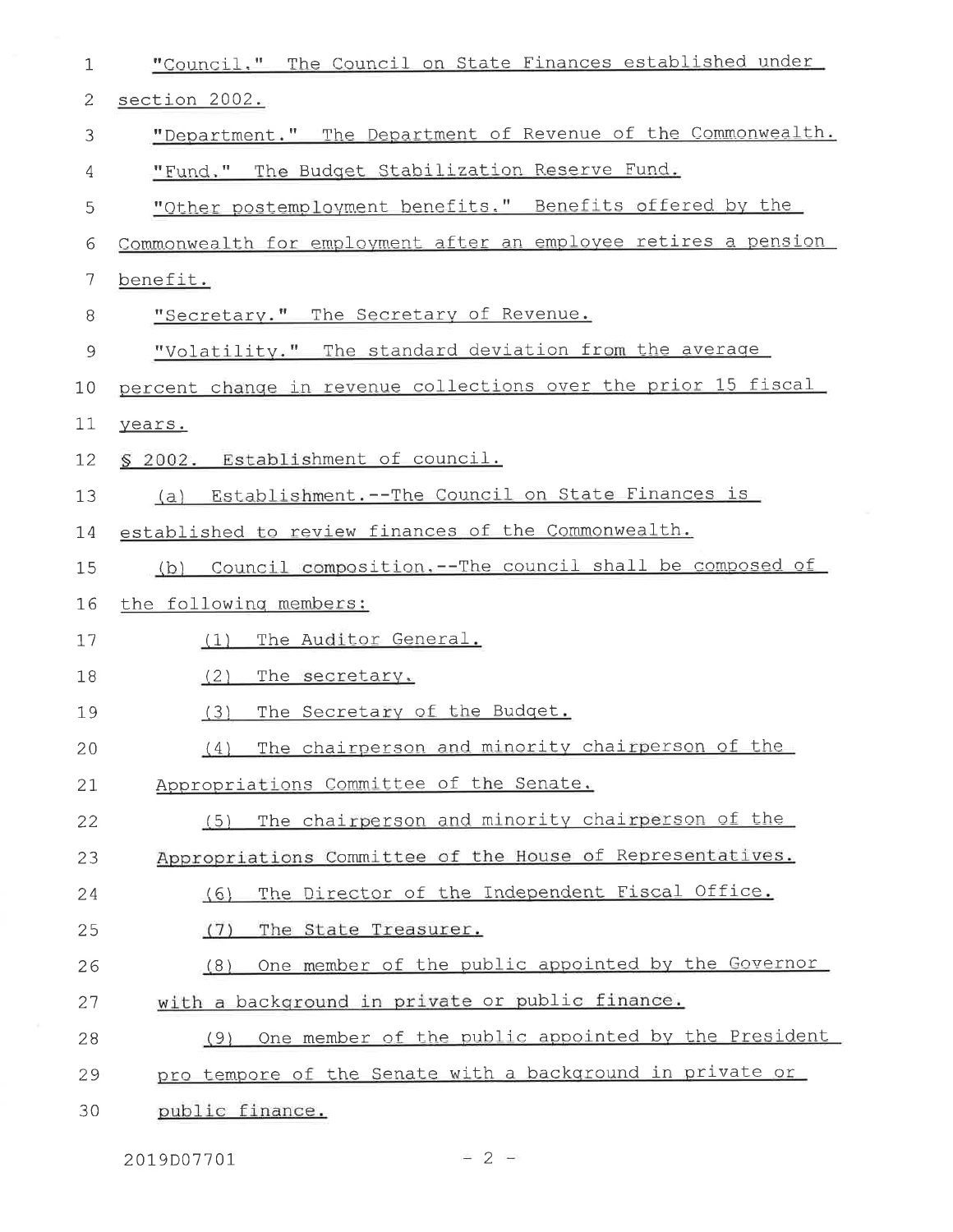| 1           | One member of the public appointed by the Speaker<br>(10)         |
|-------------|-------------------------------------------------------------------|
| 2           | of the House of Representatives with a background in private      |
| 3           | or public finance.                                                |
| 4           | Chairperson and vice chairperson. -- The secretary shall<br>(C)   |
| 5           | serve as chairperson of the council and the Secretary of the      |
| 6           | Budget shall serve as vice chairperson of the council.            |
| 7           | (d) Staffing.--The council shall be staffed by the                |
| 8           | following:                                                        |
| $\mathsf 9$ | Employees of the department selected by the<br>(1)                |
| 10          | secretary.                                                        |
| 11          | Employees of the Governor's Office of the Budget<br>(2)           |
| 12          | selected by the Secretary of the Budget.                          |
| 13          | § 2003. Meetings.                                                 |
| 14          | Initial and monthly meeting. -- The council shall hold its<br>(a) |
| 15          | initial meeting no less than 30 days after the effective date of  |
| 16          | this section and shall meet once a month to discuss the           |
| 17          | following:                                                        |
|             |                                                                   |
| 18          | Commonwealth Annual Financial Report.<br>(1)                      |
| 19          | The overall financial condition of the Commonwealth.<br>(2)       |
| 20          | Long-term financial trends of the Commonwealth over<br>(3)        |
| 21          | the prior 10 fiscal years.                                        |
| 22          | (b) Review and assessment. -- The council shall review and        |
| 23          | assess the following:                                             |
| 24          | revenue projections and estimates for the current<br>(1)          |
| 25          | and ensuing fiscal year;                                          |
| 26          | the accuracy and error rate of the revenue<br>(2)                 |
| 27          | projections and estimates compared to prior fiscal years;         |
| 28          | a stress test of the General Fund and operating<br>(3)            |
| 29          | budget, comparing projected future expenditures of the            |

 $-3 -$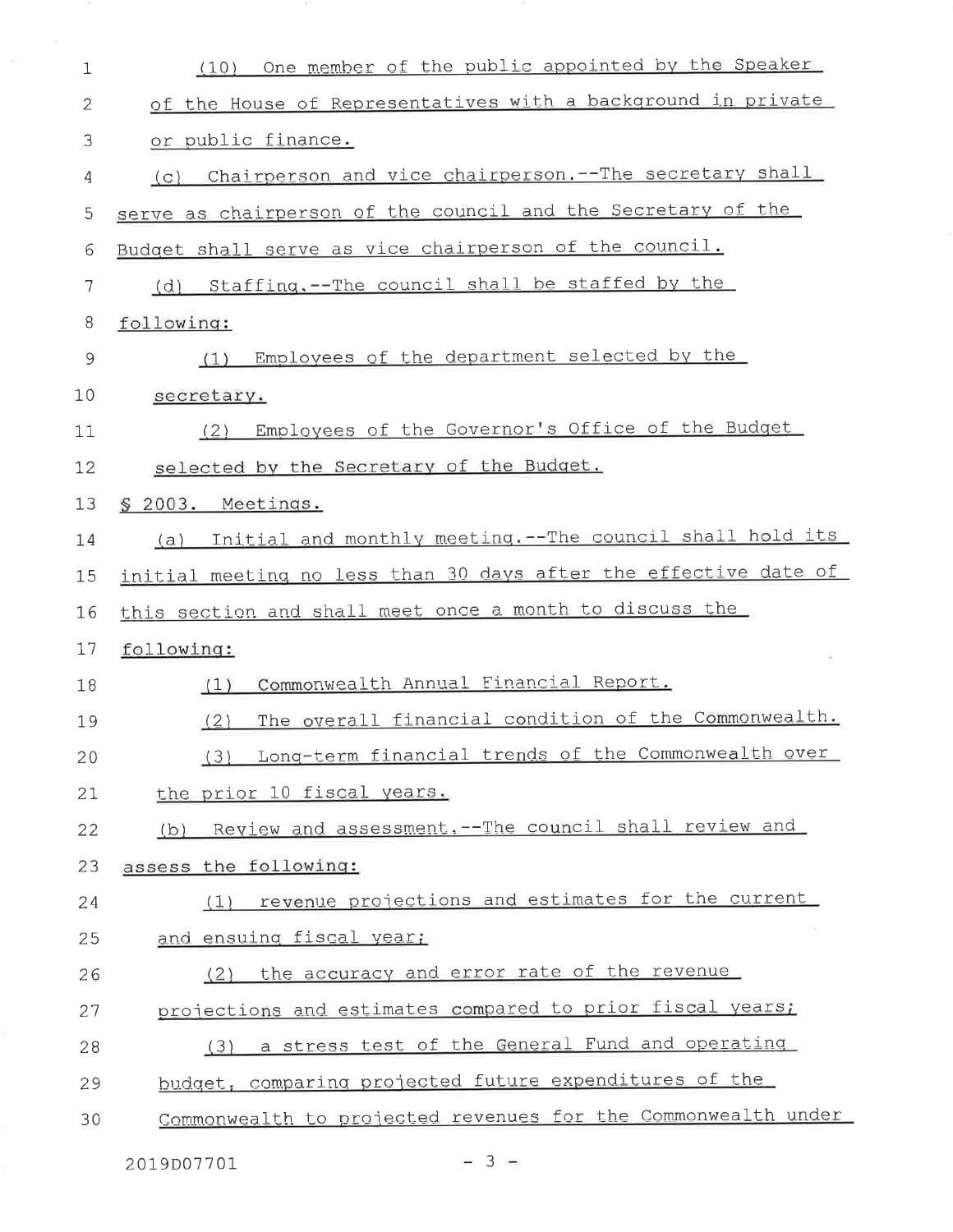| $\mathbf{1}$  | the following economic scenarios:                             |
|---------------|---------------------------------------------------------------|
| 2             | estimated revenues if the Commonwealth<br>(i)                 |
| 3             | experienced a moderate economic recession; or                 |
| 4             | (ii) estimated revenues if the Commonwealth                   |
| 5             | experienced a severe economic recession;                      |
| 6             | volatility of the revenue sources of the<br>(4)               |
| 7             | Commonwealth;                                                 |
| 8             | changes in the overall debt of the Commonwealth<br>(5)        |
| $\mathcal{G}$ | during the current fiscal year and anticipated changes in the |
| 10            | cost of the debt for the following fiscal year, including     |
| 11            | changes in the debt incurred by the Commonwealth Financing    |
| 12            | Authority and other entities empowered under current law to   |
| 13            | issue and incur debt by the Commonwealth;                     |
| 14            | the cash flow of the General Fund, including, but<br>(6)      |
| 15            | not limited to, whether the Commonwealth is anticipated to    |
| 16            | borrow money to make payments for the obligations of the      |
| 17            | General Fund;                                                 |
| 18            | expenditures and obligations of the General Fund,<br>(7)      |
| 19            | including the need for a potential supplemental appropriation |
| 20            | during the following fiscal year;                             |
| 21            | expenditures and obligations of the special and<br>(8)        |
| 22            | restricted funds of the operating budget;                     |
| 23            | the financial health of the pension system of the<br>(9)      |
| 24            | Commonwealth, including, but not limited to:                  |
| 25            | the overall funding ratio of the pension system;<br>(i)       |
| 26            | changes in the overall funding ratio of the<br>(i)            |
| 27            | pension system over the past 10 fiscal years;                 |
| 28            | (iii) the amount appropriated for the management of           |
| 29            | the pension system during the current fiscal year; and        |
|               |                                                               |

 $-4-$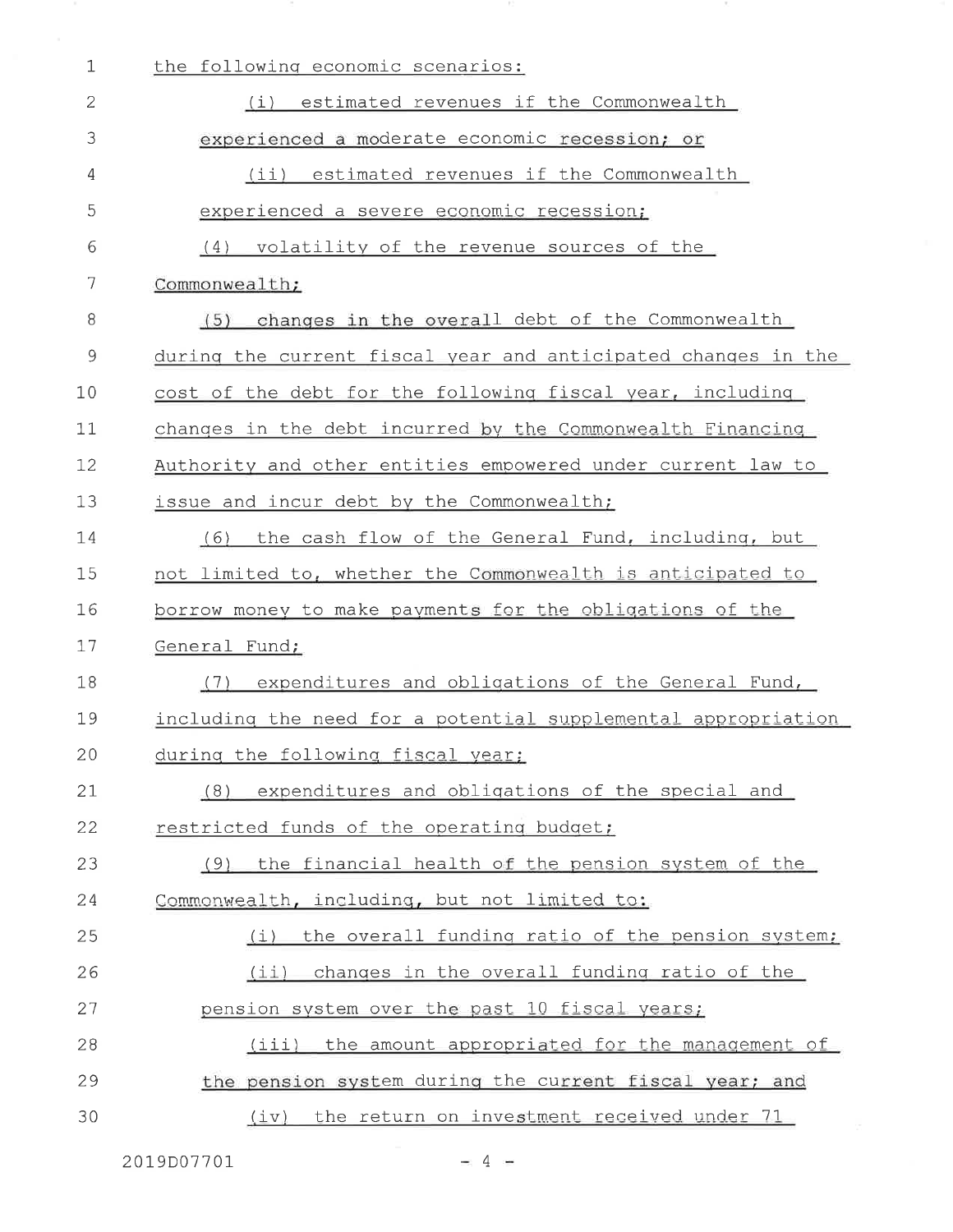| $\mathbf 1$ | Pa.C.S. Pt. XXV (relating to retirement for State              |
|-------------|----------------------------------------------------------------|
| 2           | employees and officers) compared to the other states and       |
| 3           | other retirement programs;                                     |
| 4           | (10) the financial health of the Commonwealth's other          |
| 5           | postemployment benefits which shall include, but are not       |
| 6           | limited to:                                                    |
| 7           | the overall funding ratio of other<br>(i)                      |
| 8           | postemployment benefits;                                       |
| 9           | (ii) changes in the overall funding ratio of other             |
| 10          | postemployment benefits over the past five fiscal years;       |
| 11          | and                                                            |
| 12          | (iii) comparison of the funding ratio of other                 |
| 13          | postemployment benefits offered by the Commonwealth in         |
| 14          | relation to other state governments;                           |
| 15          | the 20 largest cost drivers in both the total<br>(11)          |
| 16          | operating budget of the Commonwealth and the General Fund;     |
| 17          | (12)<br>the growth of each cost driver over the past 10        |
| 18          | fiscal years and if that growth exceeded growth of the         |
| 19          | Commonwealth's revenue over the same time period;              |
| 20          | the approved capital budget for the current fiscal<br>(13)     |
| 21          | year;                                                          |
| 22          | the policies for financial management used by the<br>(14)      |
| 23          | Commonwealth; and                                              |
| 24          | other financial data the council deems to be<br>(15)           |
| 25          | pertinent to the overall financial condition of the            |
| 26          | Commonwealth.                                                  |
| 27          | (c) Right-to-know.--The council shall be subject to the act    |
| 28          | of February 14, 2008 (P.L.6, No.3), known as the Right-to-Know |
| 29          | Law and 65 Pa.C.S. Ch. 7 (relating to open meetings).          |
| 30          | § 2004. Report on finances.                                    |

2019D07701

 $-5 -$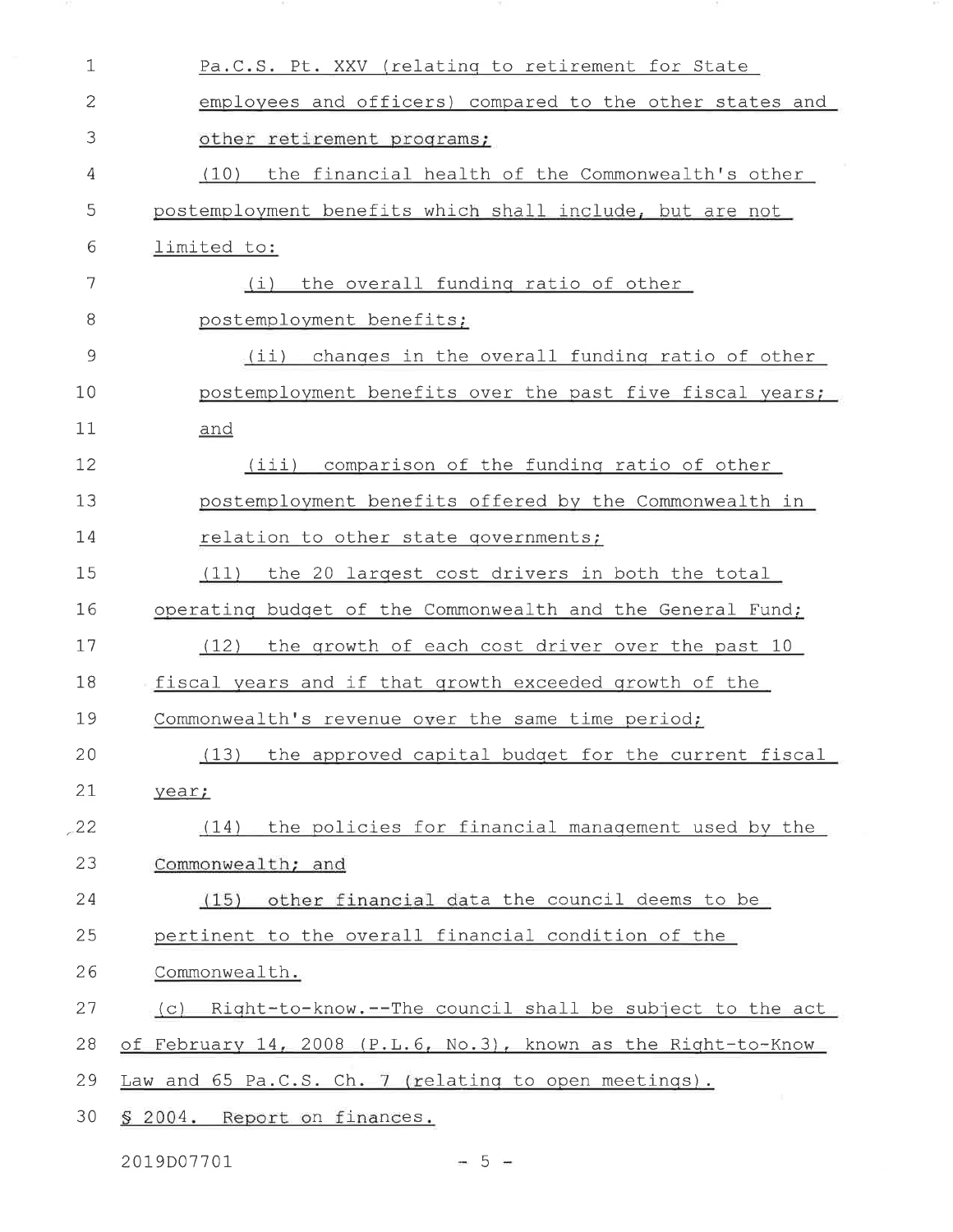| 1              | Report.--No later than April 6, 2020, and each year<br>(a)       |
|----------------|------------------------------------------------------------------|
| 2              | thereafter, the council shall present a report to the Governor   |
| 3              | and members of the General Assembly on the finances of the       |
| 4              | Commonwealth.                                                    |
| 5              | (b) Adoption of report.--The council shall adopt the report      |
| 6              | prior to sending the report to the Governor by a two-thirds      |
| 7              | majority vote.                                                   |
| 8              | Underlying data required.--If the council fails to adopt<br>(C)  |
| $\mathfrak{I}$ | a report under subsection (b), the council shall provide the     |
| 10             | Independent Fiscal Office with the underlying data necessary to  |
| 11             | compile the report. The department shall provide the Independent |
| 12             | Fiscal Office with assistance from the staff of the council and  |
| 13             | pay for any costs incurred to provide the report under this      |
| 14             | section to the Governor and General Assembly by December 16,     |
| 15             | 2020, and each year thereafter.                                  |
| 16             | Additional requirements.--In order to determine the<br>(d)       |
| 17             | volatility of the revenue sources of the Commonwealth, the       |
| 18             | report required under subsection (a) shall also include the      |
| 19             | following:                                                       |
| 20             | If the source of revenue is a tax, fee or nontax                 |
| 21             | revenue source.                                                  |
| 22             | The percentage the source of revenue comprises of<br>(2)         |
| 23             | the total General Fund revenue.                                  |
| 24             | The percentage the source of revenue comprises of<br>(3)         |
| 25             | the total revenue collection.                                    |
| 26             | Changes in collection for the source of revenue over<br>(4)      |
| 27             | the previous five fiscal years.                                  |
| 28             | Anticipated changes in the collection of revenue for<br>(5)      |
| 29             | the source during a moderate or severe economic recession.       |
| 30             | If the source of revenue is considered by the<br>(6)             |

 $\widetilde{\mathcal{F}}$ 

 $-6 =$